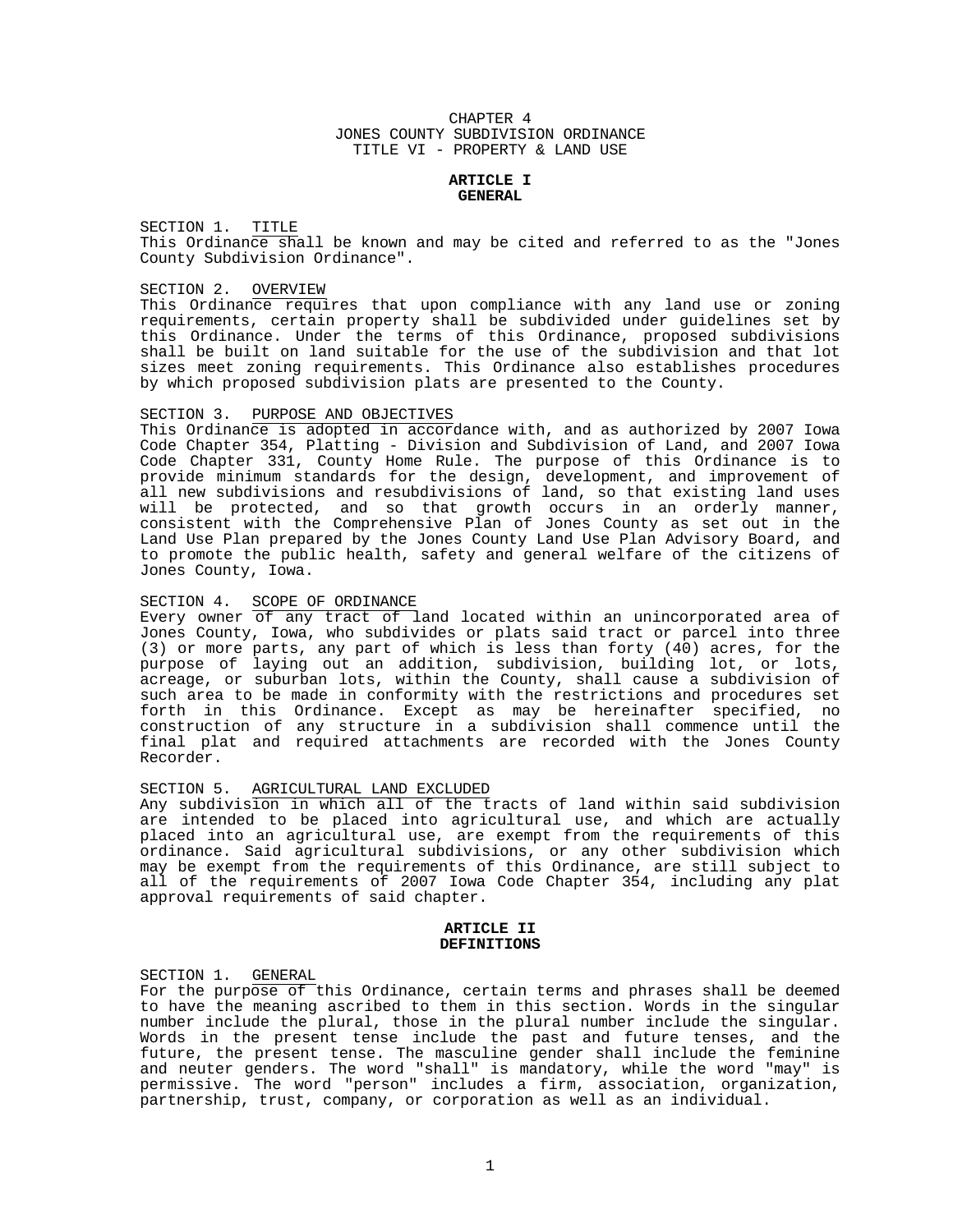#### SECTION 2. DEFINITIONS The following definitions shall apply for purposes of this Ordinance:

- A. Acquisition Plat: The graphical representation of the division of land or rights in land, created as the result of a conveyance or condemnation for right-of-way purposes by an agency of the government or other persons having power of eminent domain.
- B. Agricultural Use: The land, structure, or use, while so used, which are primarily adapted for farmland, farms, farm operations, and farm dwellings; and the necessary accessory uses for treating or storing the farm products; provided that the operation of such accessory uses shall be secondary to that of the regular agricultural activity. For purposes of this Ordinance and its implementation, this definition includes private open space, including but not limited to woodlands, wetlands, native and open prairies, surface waters and wildlife habitats.
- C. Aliquot Part: A fractional part of a section within the United States public land survey system. Only the fractional parts onehalf, one-quarter, one-half of one-quarter, or one-quarter of one-quarter shall be considered an aliquot part of a section.
- D. Alley: Public property dedicated to public use primarily for vehicular access to the back or side of properties otherwise abutting on a street.
- E. Auditor's Plat: A subdivision plat required by either the County Auditor or the County Assessor, prepared by a surveyor under the direction of the County Auditor.
- F. Block: An area of land within a subdivision that is entirely bounded by streets, railroad rights-of-way, rivers, tract of public land, or the boundary of the subdivision.
- G. Board of Supervisors: The Board of Supervisors of Jones County, Iowa.
- H. Comprehensive Plan: The Jones County Land Use Plan.
- I. Conveyance: The transfer of title to land which may be evidenced by the filing of an instrument with the County Recorder, including any form of deed or contract.
- J. Developer: The legal entity holding title to the property being subdivided, or such representative or agent as is fully empowered to act on its behalf.
- K. Division: The dividing of a tract or parcel of land into two  $(2)$  or more parcels by conveyance or for tax purposes, except the conveyance of an easement, other than public highway easement, shall not be considered a division for the purpose of this Ordinance.
- L. Easement: An authorization by a property owner for another to use a designated part of the property for a specified purpose.
- M. Flood Hazard Area: Any area subject to flooding by a one percent (1%) probability flood, otherwise referred to as a one hundred (100) year flood, as designated by the Iowa Department of Natural Resources or the Federal Emergency Management Agency.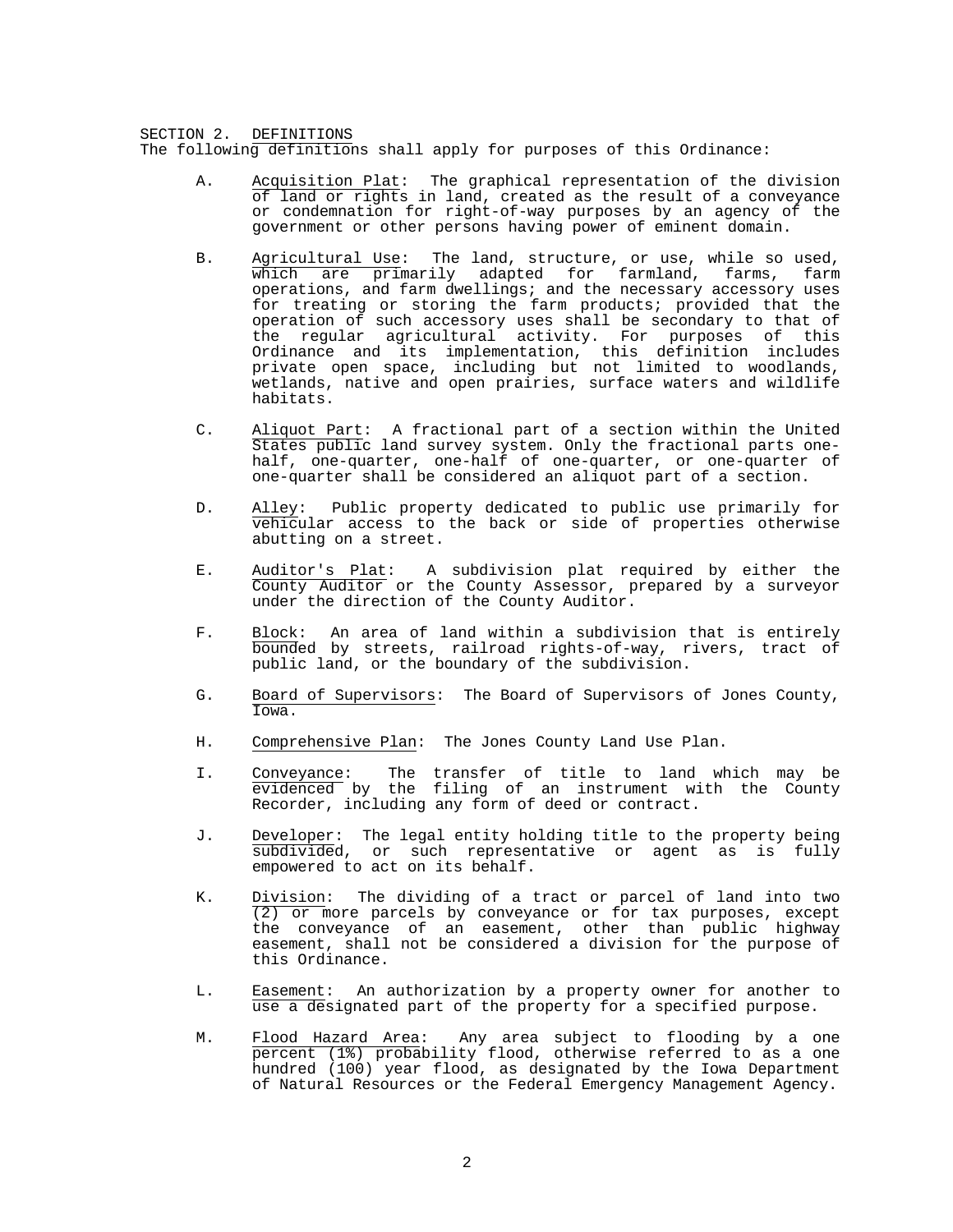- N. Floodway: The channel of a river or other watercourse and the adjacent lands that must be reserved in order to discharge the waters of a one hundred (100) year flood without cumulatively raising the waterway surface elevation more that one (1) foot.
- O. Government Lot: A tract, within a section, that is normally described by a lot number as represented and identified on the township plat of the United States public land survey system.
- P. Improvements: Changes to land necessary to prepare it for building sites, including, but not limited to, grading, filling, street paving, curb paving, sidewalks, walkways, water mains, sewers and drainage ways.
- Q. Initial Plat: A subdivider's proposed map, drawn to scale and including the subdivision's proposed layout, which shall comply with the requirements set out in this Ordinance and is intended to be used as the starting point for the development of a final plat.
- R. Land Use Administrator: The person assigned by the Board of Supervisors with the duty to administer this Ordinance and enforce its provisions.
- S. Lot: Any tract of land represented and identified by number or letter designation on an official plat.
- T. Owner: The legal entity holding title to the property being subdivided, or such representative or agent as is fully empowered to act on its behalf.
- U. Parcel: A part of a tract of land.
- V. Plat: The graphical representation of a survey of one or more parcels of land, including a complete and accurate description of each parcel within the plat, prepared by a registered land surveyor.
- W. Plat of Survey: The graphical representation of a survey of one or more parcels of land, including a complete and accurate description of each parcel within the plat, prepared by a registered land surveyor.
- X. Resubdivision: Any subdivision of land that has previously been included in a recorded plat. In appropriate context, it may be a verb referring to the act of preparing a plat or preparing a plat of previously subdivided land.
- Y. Street: Public or private property, not an alley, intended for vehicular circulation. In appropriate context, it may refer to the right-of-way bounded by the property lines of such public or private property, or may refer to the paving installed within such right-of-way.
- Z. Subdivider: The owner of property being subdivided, or such other person or entity empowered to act on the owner's behalf.
- AA. Subdivision: The division of land by the owner into three (3) or more parts for the purpose of transferring of ownership or building a development. The term when appropriate to the context, may refer to the process of subdividing or to land subdivided.
- BB. Subdivision Plat: The recorded graphical representation of the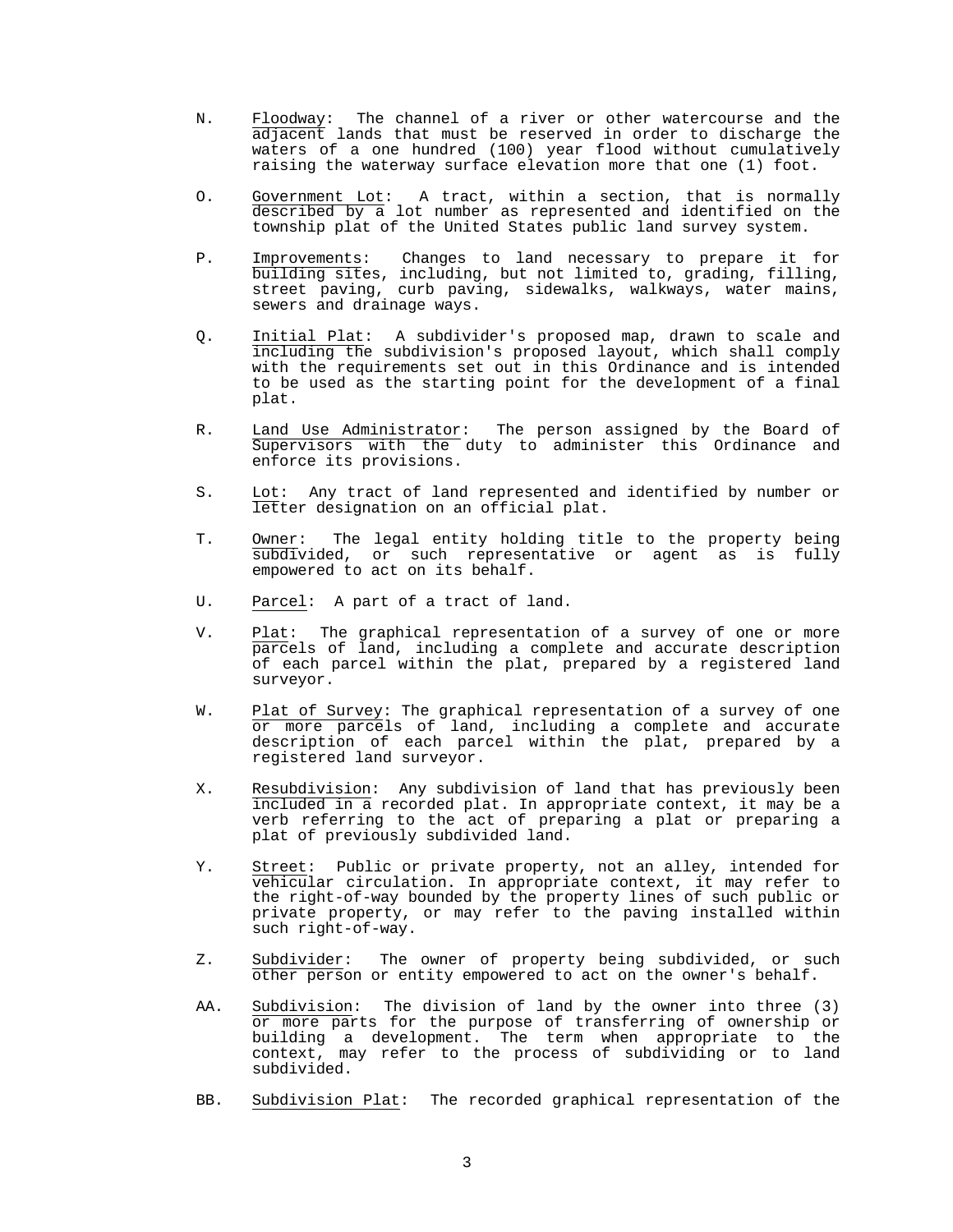subdivision of land, prepared by a registered land surveyor, having a number or letter designation for each lot within the plat and a succinct name or title that is unique for the county where the land is located.

- CC. Tract: An aliquot part of a section, a lot within an official plat, or government lot.
- DD. Utilities: Systems for the distribution or collection of water, gas, electricity, wastewater, storm water, telephone, and cable television.
- EE. Structure: Anything constructed or erected with a fixed, or temporary, location in the ground, on the ground, attached to the ground, or which is attached to something having a permanent or temporary location on the ground, including, but not limited to foundations, buildings, homes, factory-built homes or buildings, billboards, or poster panels, sheds, storage tanks, or similar uses.

#### **ARTICLE III PREEXISTING SUBDIVISIONS**

SECTION 1. PREEXISTING SUBDIVISION PROVISIONS

This Ordinance recognizes subdivisions of land which were established and lawful prior to the adoption of this Ordinance. Said preexisting subdivisions are permitted to continue, and shall not be affected by the requirements of this Ordinance.

SECTION 2. ADDITIONAL SUBDIVISIONS The provisions of this Ordinance shall apply to any part of a preexisting subdivision which is subjected to resubdivision.

SECTION 3. RECORD OF PREEXISTING SUBDIVISIONS Preexisting subdivisions shall be recorded and identified in the official preexisting subdivision file maintained by the Land Use Administrator. The file shall include, but not be limited to, the property location and identification.

## **ARTICLE IV SUBDIVISION DESIGN**

SECTION 1. IMPROVEMENTS REQUIRED

The subdivider shall, at their own expense, install, construct and maintain any improvements required by this ordinance. In no case shall Jones County own, operate or maintain the improvements required in this ordinance. All required improvements shall be installed and constructed in accordance with the design standards established for such improvements by the County, and as shown on the approved final plat.

SECTION 2. INSPECTIONS

All improvements shall be inspected to ensure compliance with the requirements of the final plat. The cost of such inspection shall be borne by the subdivider.

## SECTION 3. LAND SUITABILITY

No land shall be subdivided that is found to be unsuitable for subdividing by reason of flooding, ponding, poor drainage, adverse soil conditions, adverse geological formations, unsatisfactory topography or other conditions likely to be harmful to the public health, safety or general welfare, as determined by the Natural Resource and Conservation Service (NRCS) soil survey, unless such unsuitable conditions are corrected to the satisfaction of the Board of Supervisors.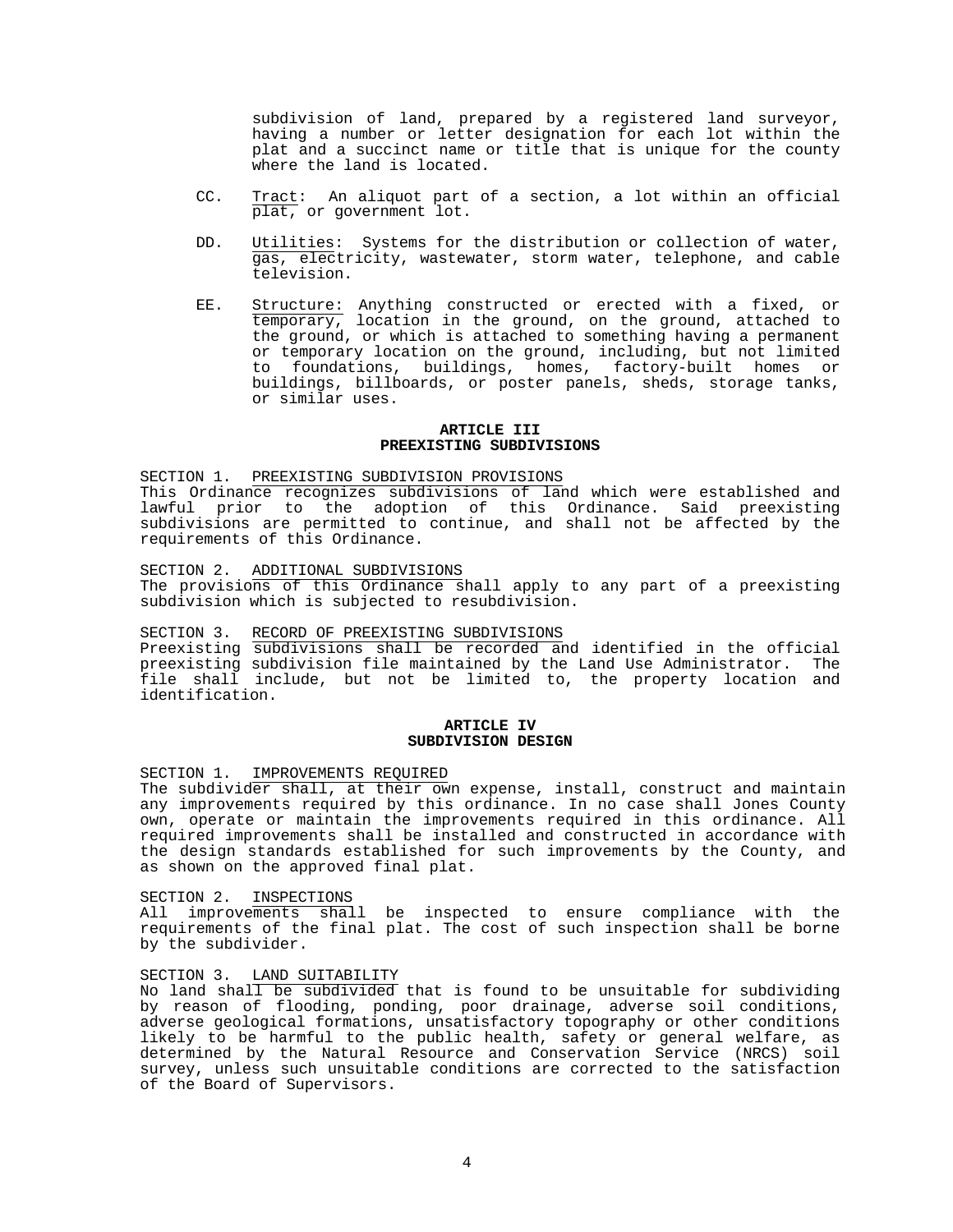#### SECTION 4. LANDS IN FLOOD PLAINS

No subdivision containing land located in a floodway or a flood hazard area shall be approved by the Board of Supervisors unless it meets at least one of the following criteria:

- A. Each lot within the subdivision is of such size and shape that it contains a buildable area outside of the floodway or flood hazard area.
- B. The floodway or flood hazard area is reserved as open space for recreation use by all owners of lots in the subdivision, with an appropriate legal instrument, approved by the Board of Supervisors, providing for its care and maintenance by such owners.
- C. The floodway or flood hazard area, if approved by the Board of Supervisors, is dedicated to the County as public open space for recreation or for flood control purposes.

## SECTION 5. LOT USES, SETBACKS AND SIZE

Lot use, setbacks and size within the subdivision shall meet the Jones County Zoning ordinance. Developers are responsible for drafting restrictive covenants, which shall run with the land. Regardless of their size, lot arrangement and design shall also be such that all lots will provide satisfactory building sites, properly related to topography and to land uses for that lot and all other surrounding land.

## SECTION 6. LOCATION

No subdivision shall be approved unless the entrance of the subdivision is within ½ mile of a hard surface road.

## SECTION 7. SUBDIVISION FENCING REQUIREMENTS

At the time of approval of the final plat, the subdivider of any property where the adjoining land may be used for agricultural purposes shall be responsible for the construction and maintenance of all perimeter fences between the subdivision and adjoining land used for agricultural purposes, unless an agreement is established between the subdivider and the adjoining property owners. Fence construction should be sufficient to turn livestock and shall comply with Chapter 359A.18 Lawful Fence of the Iowa Code with respect to materials and construction specifications.

In all plats where a fence is required, the subdivider shall submit, prior to approval of the final plat, an executed fencing agreement that sets<br>forth provisions for maintenance and, at a minimum, the following forth provisions for maintenance and, at a minimum, requirements:

- A. A statement that the agreement shall be binding on the parties, heirs and assigns.
- B. A statement that the agreement shall run with the land.
- D. A termination clause effective upon the subdivision of the adjoining property for non-agricultural purposes.

#### **ARTICLE V MINIMUM IMPROVEMENTS**

SECTION 1. MINIMUM IMPROVEMENTS

Non-agricultural or residential subdivisions, or any subdivision which will include any new road, or alteration of natural drainage ways, or the installation of sewage collection or water facilities, shall adhere to the following minimum standards. The improvements set forth below shall be considered the minimum improvements necessary to protect the public health, safety and welfare.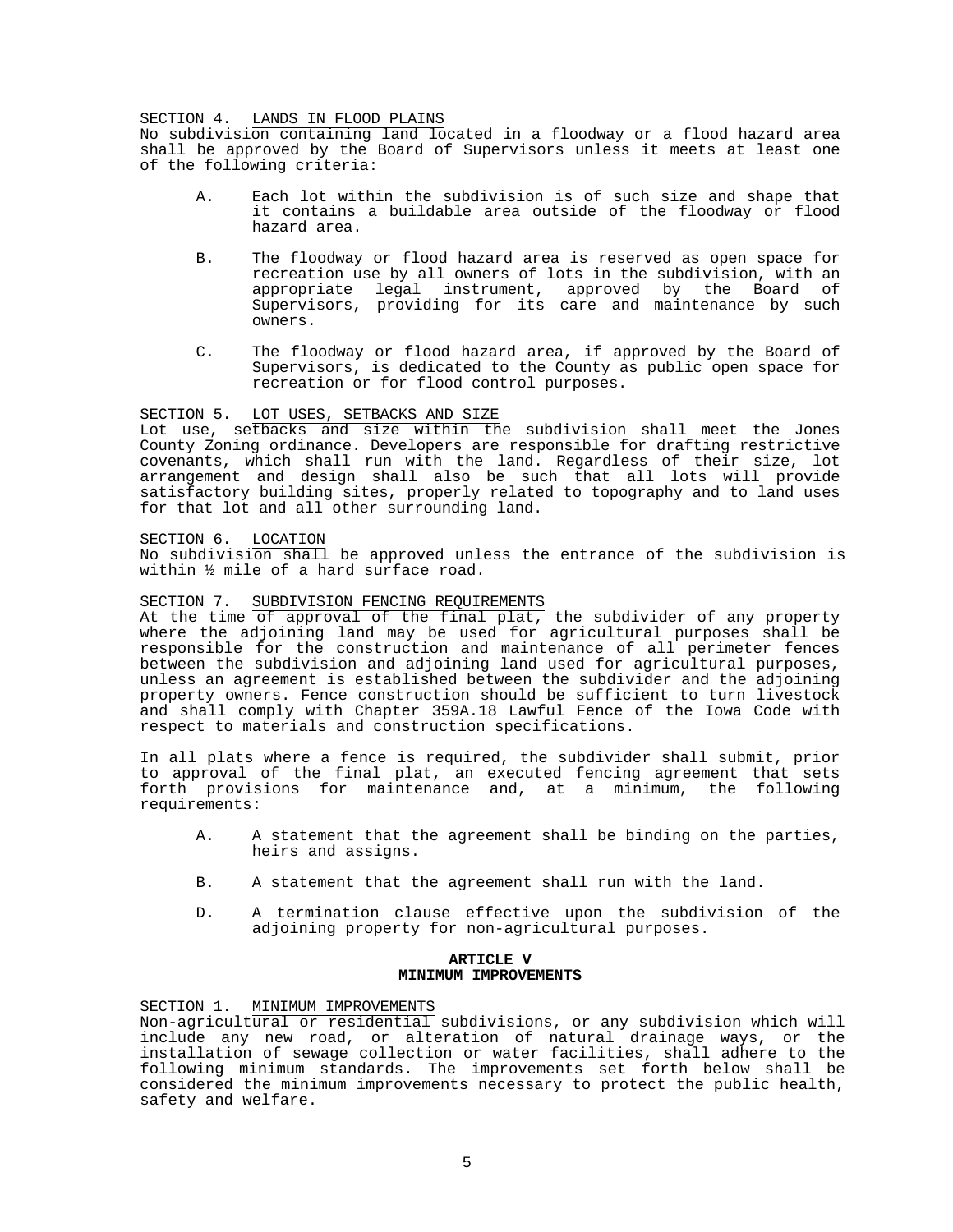#### SECTION 2. STREETS AND ACCESS POINTS

The developer of land being subdivided shall be responsible for construction of all streets, and unless provided for otherwise by the Board of Supervisors, said streets will be classified as private. In all plats where private roads are to be approved, a Road Association Agreement shall be established to guarantee access to all lots, to ensure repair and maintenance of the roads, and to provide for any necessary utility easements. Roads and lots within the subdivision shall be so arranged as to minimize the number of access points onto arterial streets or county roads, however, there shall be no less than two (2) access points to any new subdivision. Plans for roadways and right of way easements must be approved by the Jones County Engineer prior to final plat approval. Each roadway right of way shall be at least sixty-six (66) feet wide as required by Jones County Board of Supervisors Resolution of May 9, 1978, recorded in Supervisor's Record Book P, Page 341.

Unless unavoidable, lots shall not front or have direct access to county roads. Where unavoidable, lots shall be so arranged as to minimize the number of access points. In this case, one access point is preferable with a frontage road connecting the remainder of the subdivision.

#### SECTION 3. INTERIOR STREET STANDARDS

The following standards shall apply to all private streets to be located within the proposed subdivision.

- A. Cul-de-sacs shall provide a turnaround right-of-way diameter of no less than one hundred (100) feet.
- B. Cul-de-sac streets shall be no longer than seven hundred fifty (750) feet and no shorter than one hundred (100) feet.
- C. Interior roads within the subdivision shall remain private and maintained by the Home Owners Association.
- D. Bus turnarounds shall be constructed in accordance with the design requirements of the appropriate school district.
- E. Street name signs are to be placed at all intersections within or abutting the subdivision, the type and location of which to be approved by the E911 Service Board. All signs placed in the county right-of-way shall conform to the standards contained in the *Manual on Uniform Traffic Control Devices* (MUTCD), as amended.

#### SECTION 4. SANITARY SEWER SYSTEM

No subdivision shall be approved until the proposed system for the disposal of sanitary sewage from the platted area has been approved by the Jones County Board of Health.

#### SECTION 5. WATER SYSTEM

No subdivision shall be approved until and unless the proposed system for providing water has been approved by the Jones County Board of Health.

### SECTION 6. SIDEWALKS AND TRAILS

Sidewalks and/or trails are not required in new subdivisions. If sidewalks are included in the proposed development, they shall be no less than four (4) feet in width and no less than four (4) inches in thickness and shall be constructed in accordance with plans and specifications approved by the county engineer. If trails are included in the proposed development, they shall be hard surfaced (asphalt or concrete) and no less than six (6) feet in width and no less than four (4) inches in thickness and shall be constructed in accordance with plans and specifications approved by the county engineer. The Home Owners Association of the proposed subdivision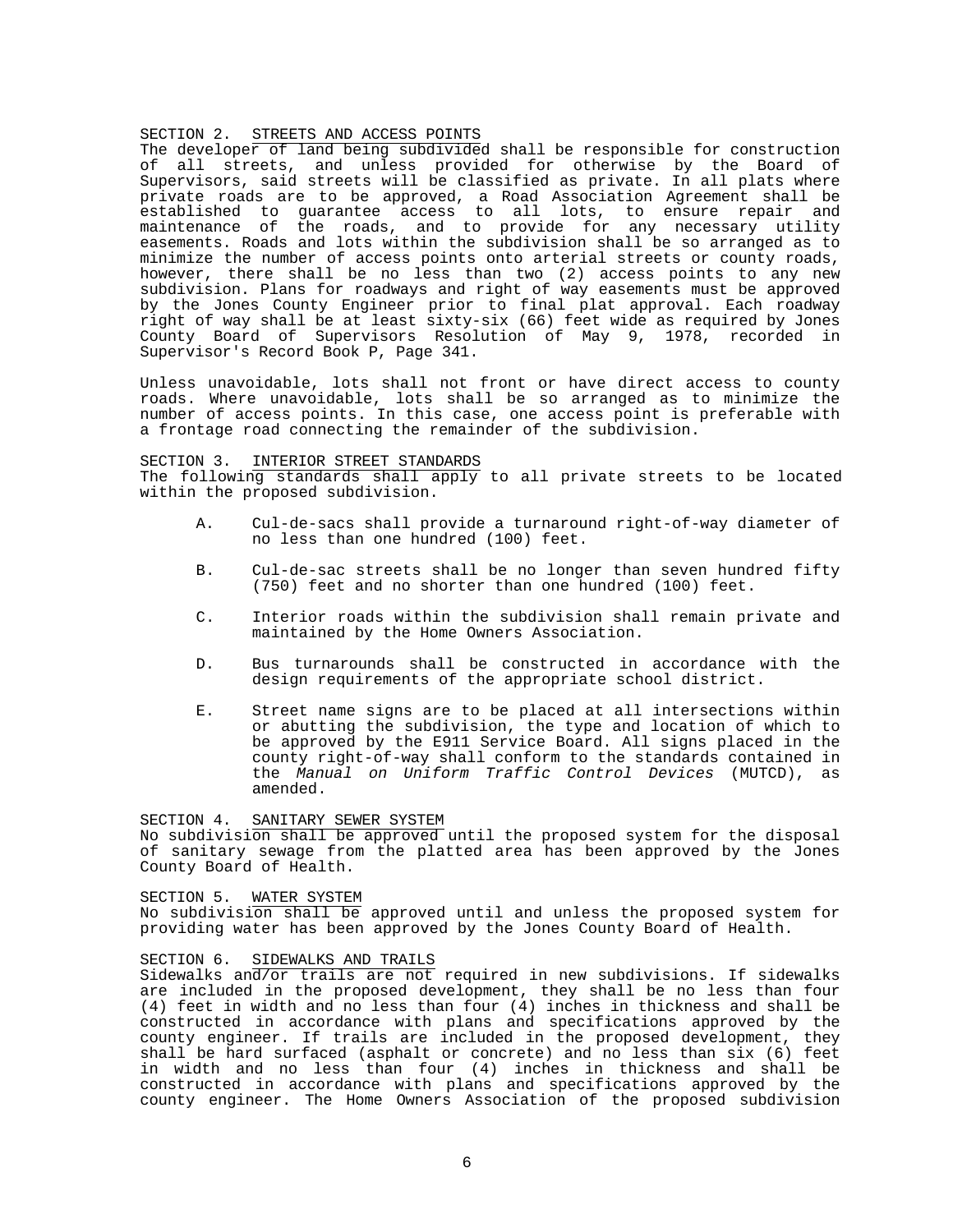shall maintain the trail. When proposing trails in new subdivisions, the plat shall make provisions for the continuation and extension of the proposed trail.

### SECTION 7. STORM WATER POLLUTION PREVENTION PLAN

The developer shall submit, to the Land Use Office, a Storm Water Pollution Prevention Plan created by a licensed engineer for the entire area of the proposed subdivision. The plan shall be reviewed and approved by the Jones County Land Use and Secondary Road departments.

### SECTION 8. CLUSTERED SUBDIVISIONS

This article is intended to allow development that will meet future growth projections while preserving and protecting agriculturally, environmentally and historically significant features, and other open areas of the County. Specifically, this includes complementing the environmental and agricultural preservation goals outlined in the Comprehensive Plan; protecting sensitive areas; maintaining separation of non-compatible land uses; preserving and restoring the scenic and natural character of the County; permitting reasonable development while creating an interconnected network of open space that promotes livable, sustainable subdivision development and wildlife habitat and corridors; economizing in the installation of infrastructure and the provision of public services; and encouraging clustering of dwelling units on selected portions of a property and providing incentives for such development. For the purposes of this article, the following terms shall be interpreted as follows.

- A. Buffer: An area of land located contiguous to differing types of land use and providing a transition area between the two that is compatible with each and protects each area from changes in the use of the other area. Permitted uses in a buffer zone include those that will not be detrimental to the functioning of either land use type and do not pose a public safety hazard. Essential public and private utilities are permitted uses within a buffer zone. Buffering may include open space, landscaped areas (trees or shrubs), fences, walls, berms or any combination thereof to physically separate or screen one use or property from the other.
- B. Clustering: A subdivision design method that concentrates development in specific areas of a proposed site.
- C. Clustered Subdivision Design: A development where a portion of a parcel is designated as permanent open space, with the remainder of the parcel subdivided into clustered buildable lots.
- D. Conservation Easement Management Plan: A written document approved by the zoning administrator delineating the entity charged with responsibility for payment of any taxes, maintenance, insurance, and any other responsibilities associated with ownership of the open space conservation easement. The Management Plan will specifically set out the intended use of and the rights and responsibilities of all parties having an interest in the conservation easement area. It will be recorded with any other document establishing the conservation easement.
- E. Open Space: Land or bodies of water used by subdivision residents for conservation areas, natural habitat, pedestrian corridor, storm water management facilities, subsurface sewage disposal systems, essential utility services and/or recreational uses, and permanently designated as such and protected by a conservation easement. Open Space may include sensitive areas.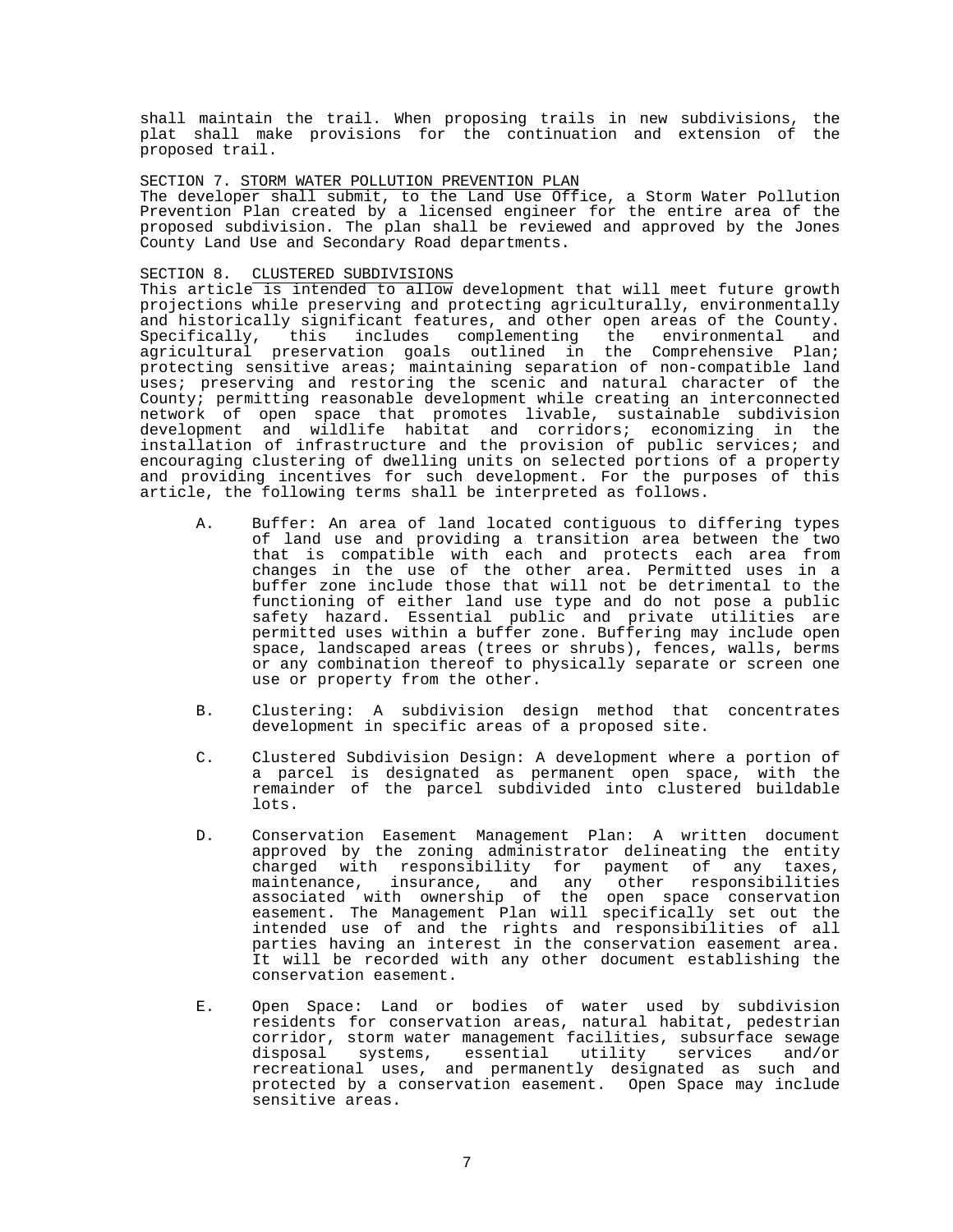- F. Open Space Conservation Easement: A non-possessory interest in real estate by which a landowner permanently restricts and reserves a tract of land as Open Space and subjects that tract of land to the restrictions imposed in this article. The Conservation Easement may be owned by a governmental body empowered to hold an interest in real estate, a not-for-profit corporation, including but not limited to a homeowners association, or a charitable trust, which has the purposes and powers to carry out and enforce the requirements and reservations imposed by the Easement.
- G. Recreational Uses: Recreational purposes for Open Space areas include trails, picnic areas, community gardens, turf areas, common areas such as greens or squares, athletic fields, playgrounds, unlighted athletic courts, golf courses and swimming pools or beaches.

Management of Conservation Easements. The governmental body, not-for-profit corporation, charitable trust or individual that owns the Conservation Easement shall administer the Open Space and is responsible for the payment of any taxes, maintenance, insurance, and any other responsibilities associated with ownership of the land.

Density Bonus Process. The density of a clustered subdivision development meeting all the requirements of this article may exceed the designated zoning density of the parcel so long as no less than fifty percent (50%) of the subject parcel is permanently designated as Open Space.

- A. If no less than fifty percent (50%) of the original parcel is permanently designated as Open Space, the development may contain twenty-five percent (25%) more total dwelling units than existing zoning regulations currently allow.
- B. If no less than seventy-five percent (75%) of the original parcel is permanently designated as Open Space, multi-family development will be allowed.
	- C. The minimum lot size allowed in conjunction with this article shall be 10,000 square feet, or larger if so required by the regulations of the Jones County Board of Health.
	- D. Additional or different density bonuses may be granted by the Board of Supervisors to applicants proposing alternatives not set out above. Said bonuses may be granted only after a public hearing has been had on the proposed density bonus and only when doing so is consistent with other Development Ordinances in the County and the County Comprehensive Plan.

Conservation Easement and Site Plan Requirements. The applicant shall supply a completed application to the County that includes a copy of the Conservation Easement for the portion of the development designated as Open Space, a copy of the Conservation Easement Management Plan, and a fully dimensioned site plan, drawn to scale, which shall demonstrate, delineate and label each of the following:

- A. Topography, including areas to be graded, earth movements, drainage provisions, existing contour lines and any proposed new contour lines, and any other significant topographical features, including a soil map.
- B. The location and type of all areas to be preserved as Open Space, including areas for mitigation and preservation and any proposed improvements.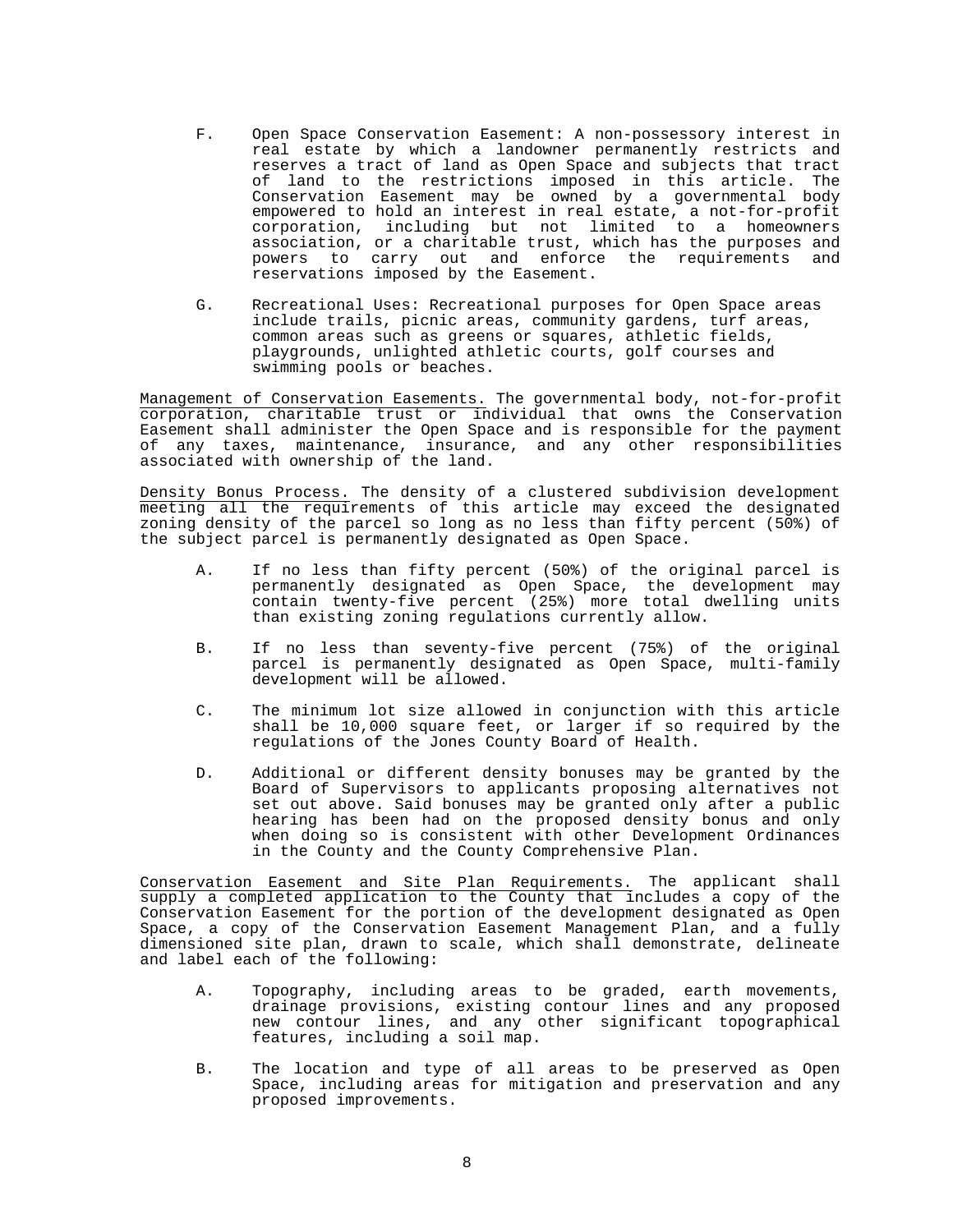- C. Existing zoning, land use(s), and approximate density of residential uses for both the parcel in question and any neighboring parcels.
	- D. Septic provisions, as required by the Jones County Board of Health.
	- E. All construction contracts or sub-contracts shall contain language adequately protecting areas designated as Open Space.
	- F. Included with the final plat, the applicant shall submit a subdividers agreement regarding liability for and the management of the Open Space and incorporating the Conservation Easement and Conservation Easement Management Plan.
	- G. An operation, monitoring, and maintenance plan for any existing or proposed, private or public, wastewater treatment system(s) and water supply well(s) within the subdivision shall be submitted to and approved by the Jones County Board of Health.
	- H. Anything else not specifically set out or excluded herein, as required by other sections of the County Code of Ordinances.

#### SECTION 9. UTILITY EASEMENTS

The developer of a subdivision shall make appropriate provisions to provide easements for present or future public utilities requirements. Said easements of not less that ten (10) feet in width shall run along rear and, where necessary, front and side lot lines. Such easements shall be centered on lot lines, except where prohibited by topography. Easements of greater width may be required along lot lines or across lots when necessary for the placement and maintenance of utilities. No buildings or structures, except when necessary for utilities, shall be permitted on such easements. Private drives, when necessary, shall be allowed to cross easements running along the front of lot lines.

# SECTION 10. MISCELLANEOUS IMPROVEMENTS

The developer of a subdivision shall make provisions for the installation of grading and seeding, or sodding of all lots and all necessary soil erosion control measures during construction, the planting of any required trees,<br>and the installation of street signs and street lighting as required. The and the installation of street signs and street lighting as required. developer of a subdivision adjacent to any existing livestock operations are fully responsible for the construction and maintenance of perimeter fencing.

#### SECTION 11. MAINTENANCE OF IMPROVEMENTS

Unless otherwise approved by the Board of Supervisors, required improvements to be installed shall remain the property and the responsibility of the subdivider or successors in interest to the lands being subdivided, including any Home Owners Association. No subdivision shall be approved until and unless legal covenants, running with the land, sufficient to ensure that the County will not need to assume maintenance responsibility for such improvement(s), have been approved.

#### **ARTICLE VI LAND USE ADMINISTRATOR**

SECTION 1. CREATION

The Office of Jones County Land Use Administrator is hereby established. The Board of Supervisors shall appoint a Land Use Administrator who shall be compensated at a reasonable rate set by the Board of Supervisors. The Land Use Administrator shall serve at the pleasure of the Board of Supervisors.

SECTION 2. DUTIES The Administrative Officer shall: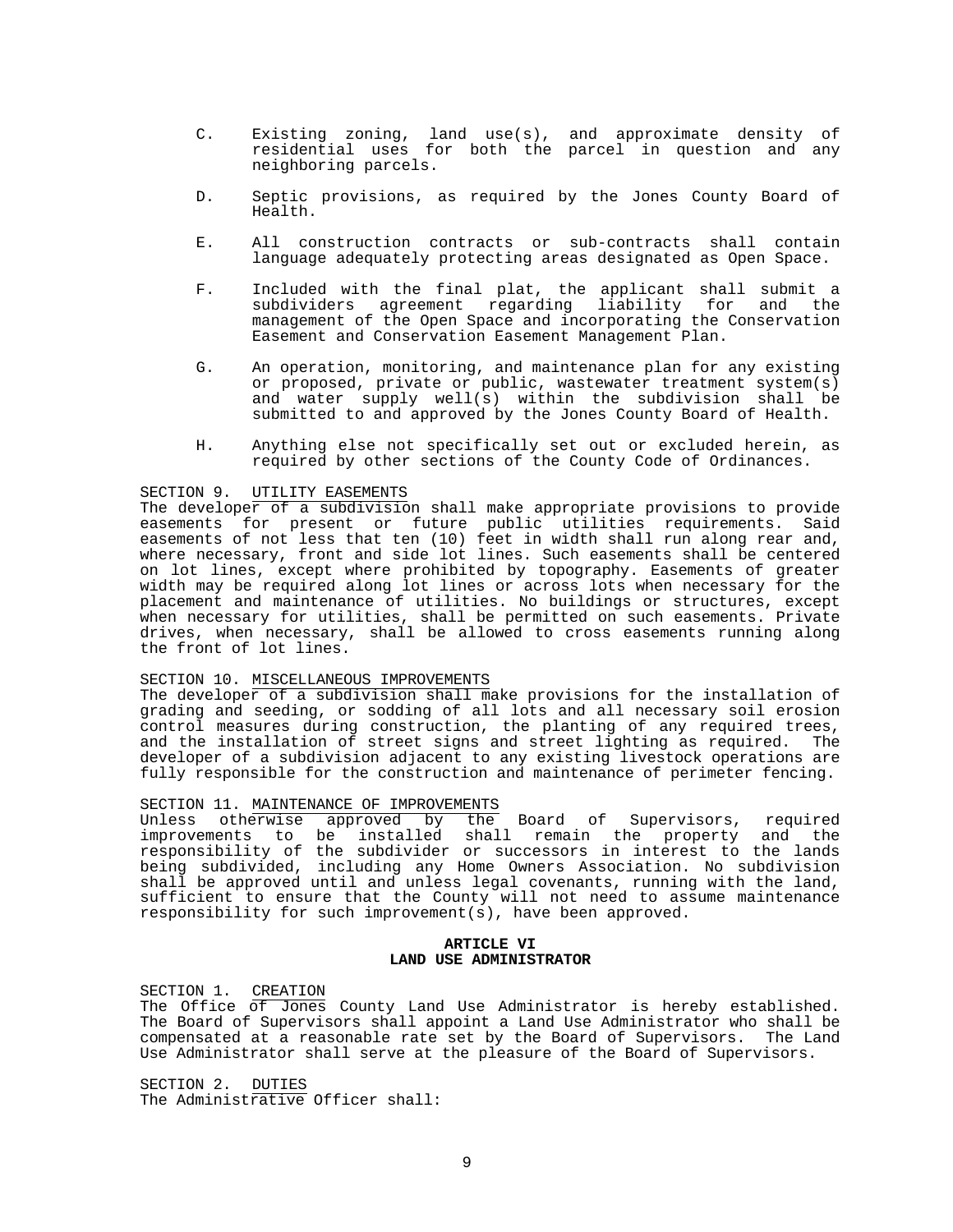- A. Conduct inspections, examinations, and research the use of structures and land to determine compliance with the terms of this Ordinance.
- B. Determine and initiate action to correct violations of this Ordinance.
- C. Consult with developers, when necessary and requested, concerning the requirements of this Ordinance.
- D. Process all requests for review of subdivision plats.
- E. Perform such other duties as are assigned by this Ordinance.

#### **ARTICLE VII PROCEDURE FOR REVIEW OF PLATS**

#### SECTION 1. INTENT

As set forth in this Article developers wishing to subdivide property shall submit a preliminary plat and a final plat to the Board of Supervisors in accordance with the following rules and procedures. There shall be no earth moving prior to the approval of the preliminary plat.

#### SECTION 2. COUNTY ZONING

A developer shall not provide a proposed subdivision plat to the Board of Supervisors for review until such time as the property uses contemplated within said proposed subdivision conform to Jones County Land Use requirements as set out in the Jones County Zoning Ordinance.

## SECTION 3. FEES

A filing fee shall be set by resolution of the Board of Supervisors, and said fee shall be collected by the Land Use Administrator upon the filing of the initial plat. The fee shall be payable to Jones County, Iowa, and shall be non-refundable.

## SECTION 4. PROCEDURE

Any person intending to subdivide land within Jones County shall comply with the procedures established in this article. Prior to application for subdivision approval, the subdivider may request a preliminary planning conference with the Land Use Administrator and those officials who may require review of the proposed subdivision. This conference is to inform the subdivider as to the nature of the regulations and the feasibility of the subdivision plan and shall not take the place of the following procedures.

- A. Preliminary Plat Submission: The subdivider shall prepare a preliminary plat and make application for preliminary plat approval. The preliminary plat shall be submitted to the Land Use Administrator together with an application form and filing fee. Applications shall be placed on the agenda for public hearing by the Planning and Zoning Commission.
- B. Preliminary Plat Review: The Land Use Administrator may require the subdivider to obtain the review and recommendation of the preliminary plat by the County Engineer, Jones County Board of Health, Jones County Soil Conservation District, school district officials, and those officials or agencies which may be required for review and comment on the application for preliminary plat approval. Comments and recommendations shall be submitted in writing prior to preliminary plat action by the Planning and Zoning Commission.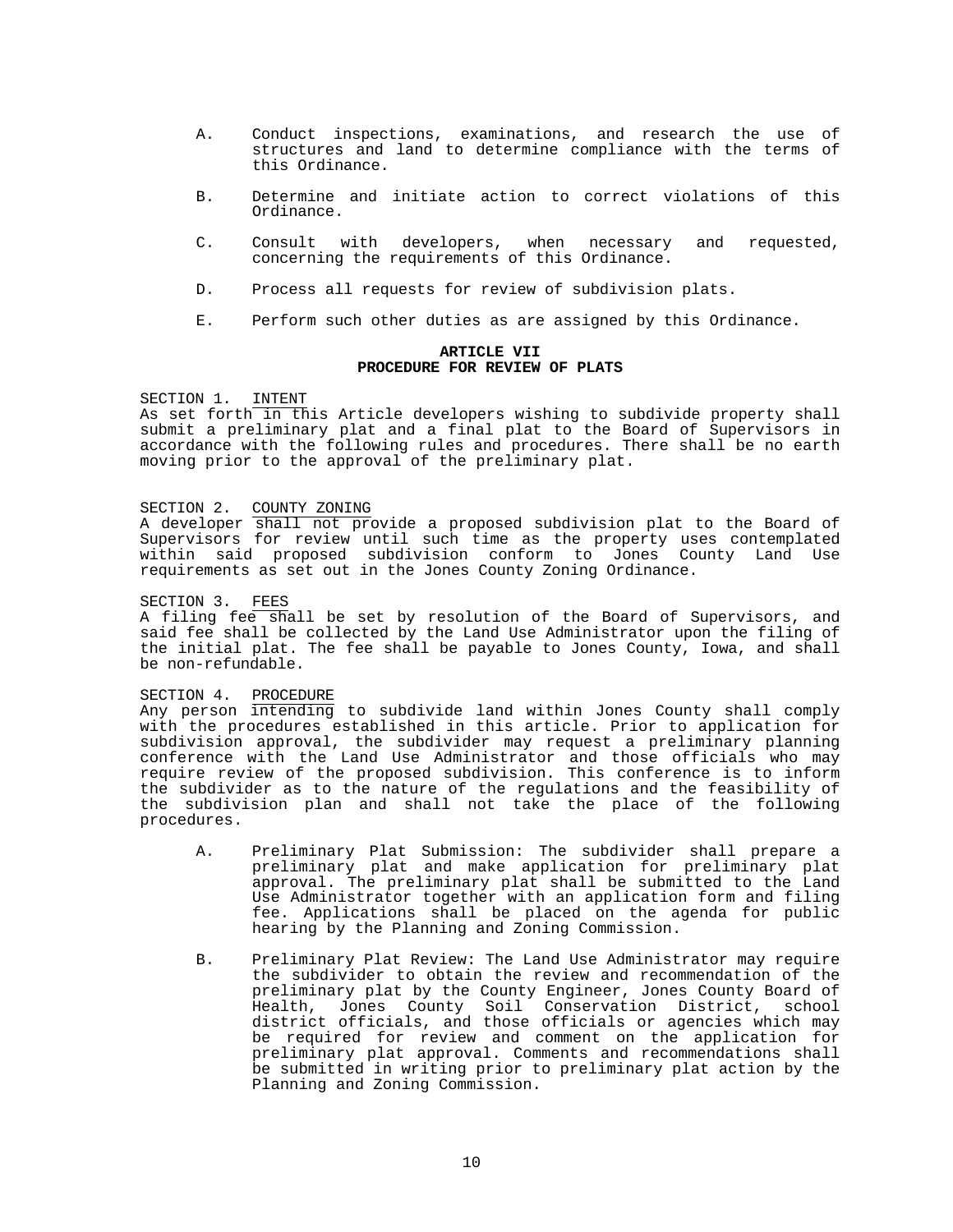- C. Preliminary Plat Action by Planning and Zoning Commission: The Planning and Zoning Commission shall study the preliminary plat and such other information offered for consideration of the application to assure that it is in full conformance with the provisions and purpose of these regulations. The Commission shall hear each application appearing on its agenda and within 31 days (unless an extension is agreed to by the subdivider) transmit its recommendations to approve, disapprove or to grant conditional approval to the Board of Supervisors. If it is the recommendation of the Commission to disapprove the application, or to grant conditional approval, the Commission shall give its reasons or specify its conditions in writing for submission to the Supervisors.
- D. Preliminary Plat Action by Board of Supervisors: Within 31 days of receipt of the Planning and Zoning Commission recommendation, the Board of Supervisors shall, unless an extension is agreed to by the subdivider, hear the application and shall approve, disapprove or grant conditional approval of the preliminary plat. The Resolution, certifying approval or certifying approval with conditions, and the signature of the Chairperson of the Board of Supervisors shall be affixed to two (2) copies of the preliminary plat. One copy shall be retained by the Land Use Administrator and the other returned to the subdivider. Approval by the Board of Supervisors shall be tentative and not constitute final approval or acceptance of the plat or of the proposed dedication for public use but shall be deemed to be an authorization to proceed with the preparation of the final plat. Disapproval of the preliminary plat by the Supervisors shall terminate further consideration of such application.
- E. Final Plat Submission: The subdivider may prepare a final plat for all or any portion of the approved preliminary plat and make application for final plat approval. Final plats submitted two years after the approval date of the preliminary plat shall not be acted upon until the Supervisors re-approve the preliminary plat. The final plat shall be prepared in accordance with the specifications and standards of these regulations and in conformance with the approved preliminary plat. Applications shall be placed on the agenda for public hearing by the Planning and Zoning Commission.
- F. Final Plat Review: The Land Use Administrator may require the subdivider to submit the final plat for examination by the County Engineer, Jones County Board of Health, Jones County Soil Conservation District, school district officials, and those officials or agencies which may be required for review and comment on the application to determine its conformance with the approved preliminary plat and with applicable statues and policies. Comments and recommendations shall be submitted in writing prior to final plat action by the Planning and Zoning Commission.
- G. Final Plat Required Improvements: Before the Final Plat of any subdivision is approved and recorded, the required improvements must be installed. All improvements shall conform to the County Standard Specifications as adopted by the Board of Supervisors.
- H. Final Plat Action by the Planning and Zoning Commission: The Planning and Zoning Commission shall study the final plat and such other information offered for consideration of the application to assure that it is in full conformance with the provisions and purpose of these regulations. The Commission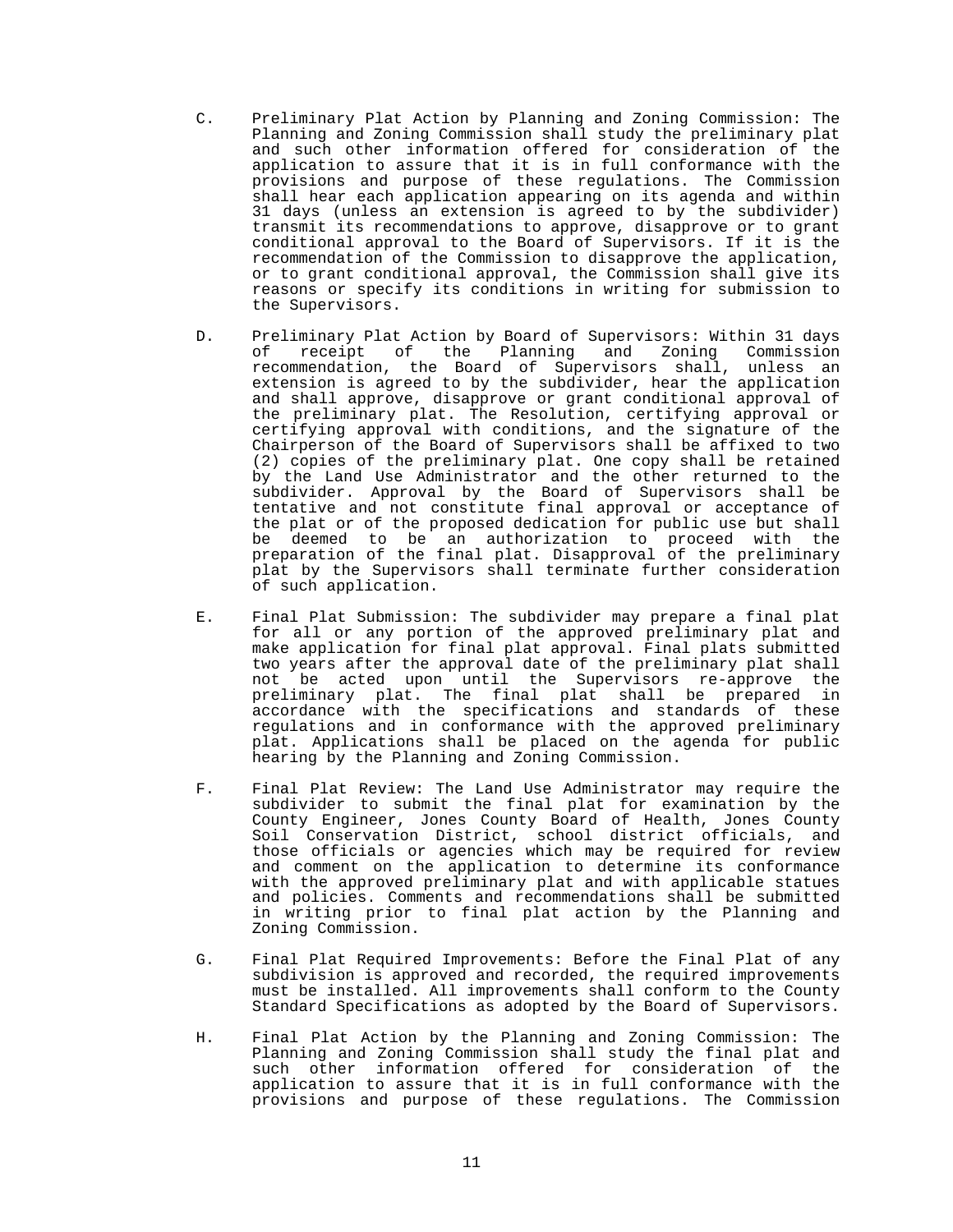shall hear each application appearing on its agenda and within 31 days, unless an extension is agreed to by the subdivider, transmit its recommendations to approve, disapprove or grant conditional approval to the Board of Supervisors. If it is the recommendation of the Commission to disapprove the application, or to grant conditional approval, the Commission shall give its reasons or specify its conditions in writing for submission to the Supervisors. If the Land Use Administrator determines that the final plat is the same as the preliminary plat, review of the final plat by the Planning and Zoning Commission is not required.

- I. Final Plat Action by the Board of Supervisors: Within 31 days of receipt of the Planning and Zoning Commission recommendation, the Board of Supervisors shall hear the application and shall approve or disapprove the final plat. The final plat shall be approved when found to be in conformance with the approved preliminary plat and accompanied by the approved documents. Approval of the final plat shall be by resolution of the Board of Supervisors and shall be indicated on each of five (5) copies of the plat signed by the Chairperson.
- J. Effect of Final Plat Action by Supervisors: Approval of the final plat by resolution of the Board of Supervisors shall be deemed an authorization for the subdivider to record a certified copy of the final plat with the office of the County Recorder. Approval of the final plat shall not constitute approval of, or acceptance of, roads or any other improvements within the area of the final plat unless so certified. Disapproval of the final plat by the Supervisors shall terminate further consideration of such application. The reasons for such disapproval shall be conveyed in writing to the subdivider.

## SECTION 5. FILING OF PRELIMINARY PLAT

The subdivider shall first prepare  $\overline{x}$  file with the Administrative Officer ten (10) copies of the preliminary plat conforming in detail to the requirements set forth in this ordinance. The preliminary plat shall be drawn at a scale of one-inch equals one hundred feet (1"=100') or larger. A sheet size shall not exceed twenty-four inches by thirty-six inches (24"x36"). Where more than one sheet is required, the sheets shall show the number of the sheet, the total number of sheets in the plat, and match lines indicating where other sheets adjoin.

The preliminary plat shall be clearly marked "Preliminary Plat" and shall show or have attached thereto, the following, as amended by the Iowa State Code:

- A. Title, scale, north point and date on each sheet.
- B. Proposed name of the subdivision that shall not duplicate or resemble existing subdivision names in the county, and shall be approved by the County Auditor.
- C. The name and address of the owner and the name, address and profession of the person preparing the plat.
- D. A key map showing the general location of the proposed subdivision in relation to surrounding lands.
- E. The names and locations of adjacent subdivisions and the names of record owners and locations of unplatted land located within five hundred (500) feet of the proposed subdivision boundary.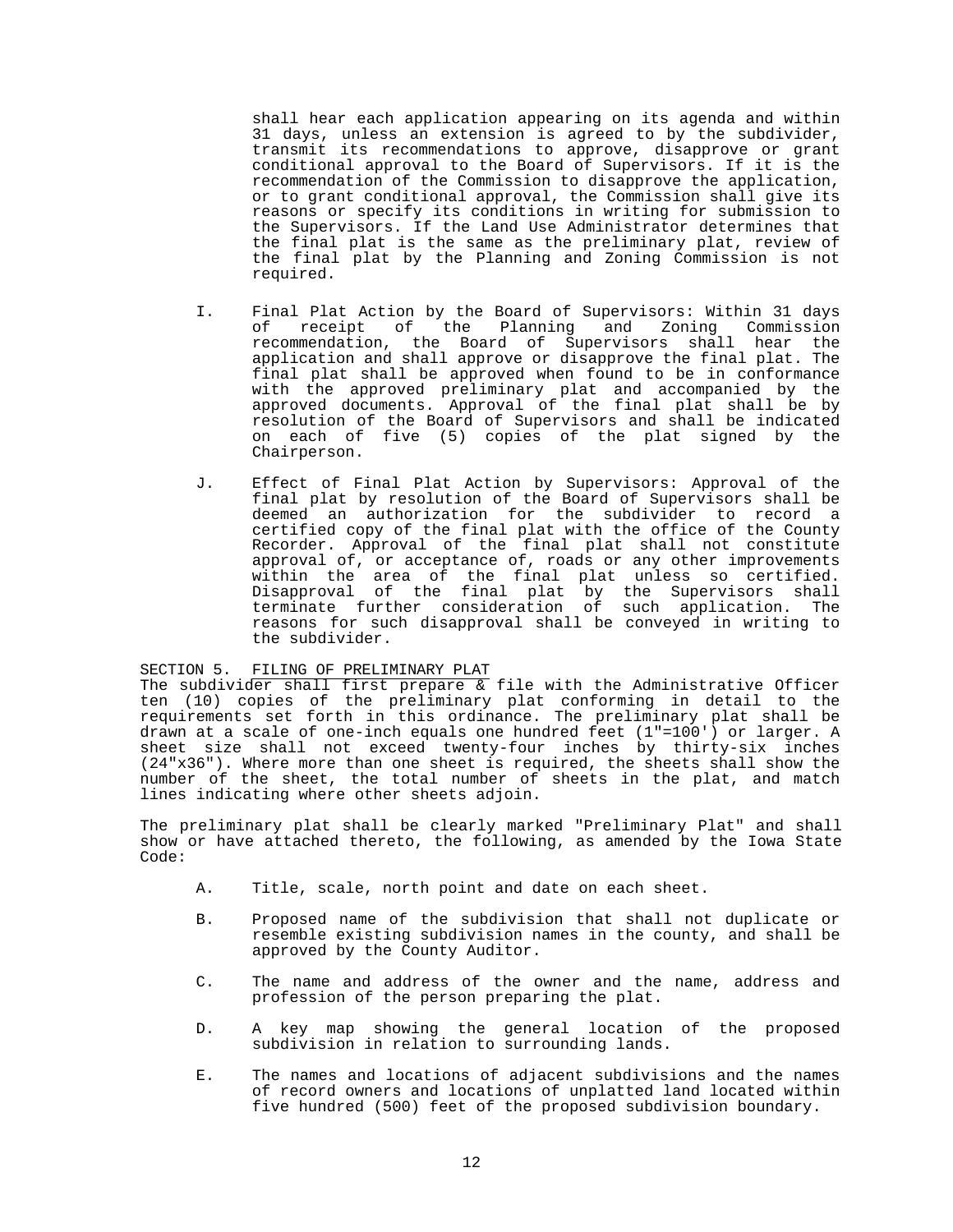- F. The location of property lines, streets and alleys, easements, buildings, utilities, watercourses, tree masses, and other existing features affecting the plan.
- G. Contours at vertical intervals of not more that two (2) feet, if the general slope of the site is less than ten (10) percent, and at vertical intervals of not more than five (5) feet, if the general slope is ten (10) percent or greater.
- H. The legal description of the area being platted.
- I. The boundary of the area being platted, shown as a dark line, with the approximate length of boundary lines and the approximate location of the property in reference to known section lines.
- J. The layout, numbers and approximate dimensions of proposed lots.
- K. The location, width and dimensions of all streets.
- L. Present and proposed utility systems, including, but not limited to, sanitary and storm sewers, other drainage facilities, water systems, gas mains and electric utilities.
	- M. Proposed easements showing locations, widths, purposes and limitations.
	- N. Parcels or areas of land proposed to be dedicated or reserved for open space, schools, parks, playgrounds, or other public, semi-public or community purposes, showing proposed surfacing material.
	- O. A general description of all minimum improvements to be created within the subdivision.
	- P. A soil erosion control plan and drainage control plan created by a licensed engineer, filed with the Jones County Land Use Office.
	- Q. Any other pertinent information and necessary information.
	- R. The fee, as required by this ordinance.

#### SECTION 6. DURATION OF PRELIMINARY PLAT

Approval of the preliminary plat by the Board of Supervisors shall be valid for a period of two (2) years from the date of approval. In the event that a final plat has not been approved within the two (2) year period, the preliminary plat shall be void. The subdivider shall then be required to resubmit the preliminary plat for approval in the same manner as previously prescribed.

## SECTION 7. FILING OF FINAL PLAT

Following approval of a preliminary plat, the subdivider shall, within two (2) years from the date of approval of the preliminary plat, unless such time period has been extended, file with the Administrative Officer ten (10) copies of the final plat for the area covered by said preliminary plat as approved by the Board of Supervisors.

The final plat shall be drawn at a scale of one-inch equals one hundred feet (l"=100') or larger. Sheet size shall be no greater that eighteen inches by twenty-four inches (18"x 24") nor smaller than eight and one-half inches by eleven inches (8 1/2" x 11") and shall be of a size acceptable to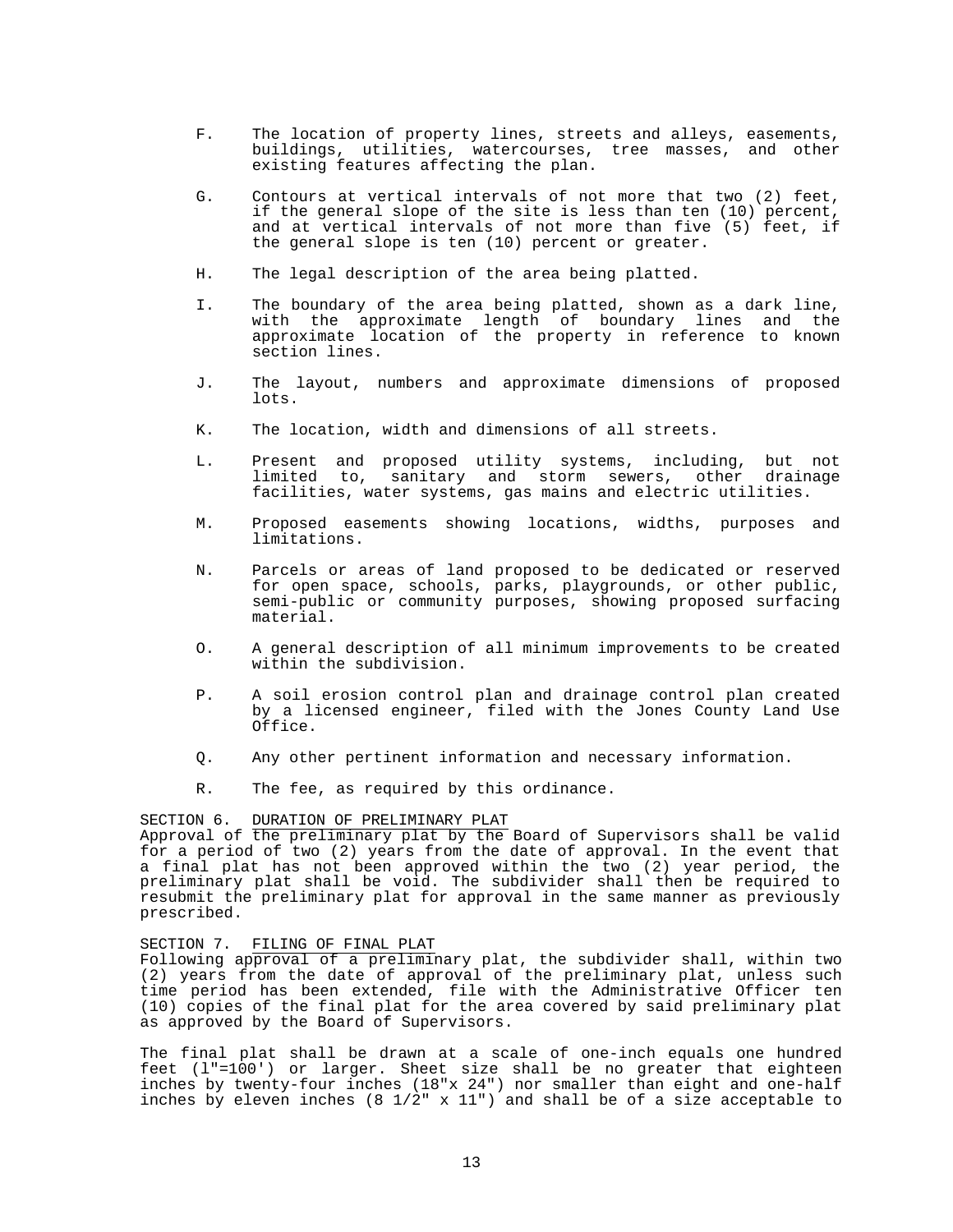the County Recorder. If more than one sheet is used, each sheet shall clearly show the number of the sheet, the total number of sheets included in the plat and match lines indicating where other sheets adjoin.

The final plat shall be clearly marked "Final Plat" and shall show the following as set forth within Chapters 354 & 355 of the Iowa Code.

- A. The name of the subdivision, as approved by the County Auditor.
- B. Name and address of the owner and subdivider.
- C. Scale graphic bar scale, north arrow and date on each sheet.
- D. All monuments to be of record, as required by Chapter 355, Code of Iowa.
- E. Sufficient survey data to positively describe the boundaries of every lot, block, street, easement, or other areas shown on the plat, as well as the outer boundaries of the subdivided lands.
- F. All distance, bearing curve, and other survey data and the Legal description.
- G. All adjoining properties shall be identified and, where such adjoining properties are a part of a recorded subdivision, the name of that subdivision shall be shown. If the subdivision platted is a resubdivision of a part or the whole of a previously recorded subdivision, sufficient ties shall be shown to controlling lines appearing on the earlier plat to permit an overlay to be made. Resubdivisions shall be labeled as such in a subtitle following the name of the subdivision wherever the name appears on the plat.
	- H. Street names and clear designation of public alleys.
	- I. Block and lot numbers.
- J. Accurate dimensions for any property to be dedicated or reserved for public use, and the purpose for which such property is dedicated or reserved for public use.
	- K. The purpose of any easement shown on the plat shall be clearly stated and shall be confined to only those easements pertaining to public utilities, including: gas, power, telephone, cable television, water and sewer; easements for trails, bikeways, ingress and egress; and such drainage easements as are deemed necessary for the orderly development of the land encompassed within the plat.
	- L. The minimum unadjusted accepted error of closure for all subdivision boundaries, which shall be 1:10,000 and shall be 1:5,000 for any individual lot.
- M. A statement by a licensed land surveyor that the plat was prepared by the surveyor or under the surveyor's direct personal supervision, signed and dated by the surveyor and bearing the surveyor's Iowa registration number or seal; and a sealed certification of the accuracy of the plat by the licensed land surveyor who drew the plat.
	- N. Any additional requirements as per the State Code of Iowa or Administrative Code.

Attachments to the Final Plat. The following shall be attached to and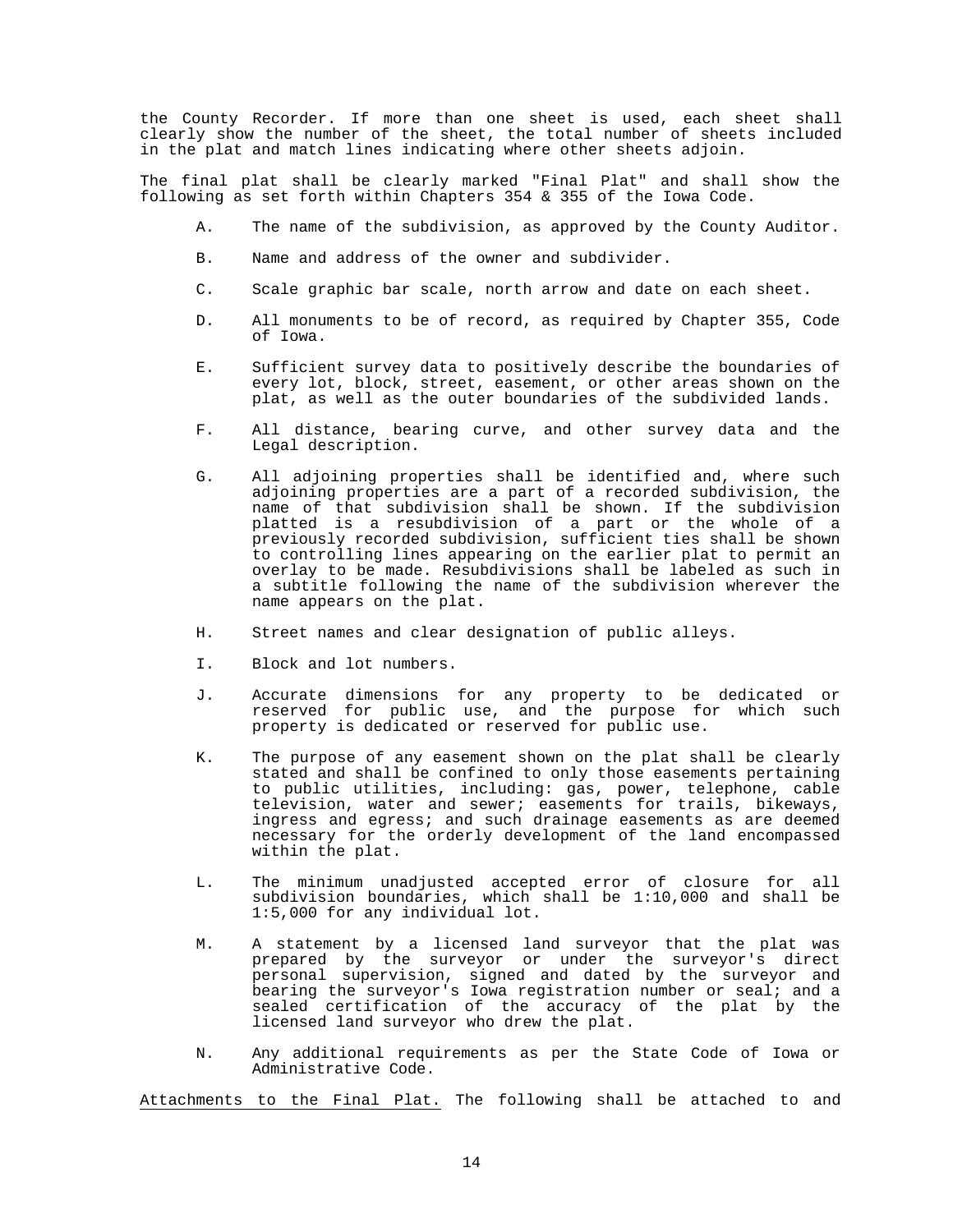accompany any final plat at the time of recording:

- A. A certificate by the owner and his or her spouse, if any, that<br>the subdivision is with their free consent, and is in the subdivision is with their free consent, and is in accordance with the desire of the owner and spouse.
- B. An attorney's opinion showing that the fee title to the subdivision is free from encumbrance other than those secured by an encumbrance bond.
	- C. Certificate from the County Treasurer that the subdivision land is free from unpaid taxes.
	- D. A copy of any existing encumbrance bonds.
	- E. A statement of restrictions that run with the land and become covenants in the deeds of lots.
	- F. A statement by the developer setting out a timetable for satisfactory completion of all improvements.
	- G. A resolution and certified plat approved by the Board of Supervisors.
	- H. The applicable fee.
	- I. A statement by the Administrative Officer that all applicable fees have been paid.
	- J. A statement by the Jones County Engineer approving the final plat.
	- K. A statement by the E911 Service Board approving the final plat.
	- L. Certificate from the County Auditor reflecting approval of the subdivision name.
	- M. A copy of the Fencing Agreement.

## **ARTICLE VIII MISCELLANEOUS PROVISIONS**

SECTION 1. PENALTY<br>This ordinance is enforceable against titleholders of the property, whether that title is held by Deed or Contract, and against any other individual in lawful possession of the property, including a developer.

A violation of this Ordinance shall constitute a county infraction which shall be punishable by a civil penalty in an amount not to exceed that allowed by Iowa Code Section 331.307 (1.), as now or hereafter amended. Alternatively, or in addition to, constitution of a county infraction, a person found in violation of this ordinance may be guilty of a simple misdemeanor, and on conviction thereof be subject to such maximum penalty as the law allows in Iowa Code Section 903.1, as now or hereafter amended. Each<br>day that a violation occurs or is permitted to exist by the that a violation occurs or is permitted to exist by the respondent/defendant constitutes a separate offense.

In addition to any civil penalty imposed for violating this Ordinance, a court may grant appropriate relief to abate or halt the violation, including all of the options available pursuant to Iowa Code Section 331.307, as now or hereafter amended.

#### SECTION 2. VARIANCES